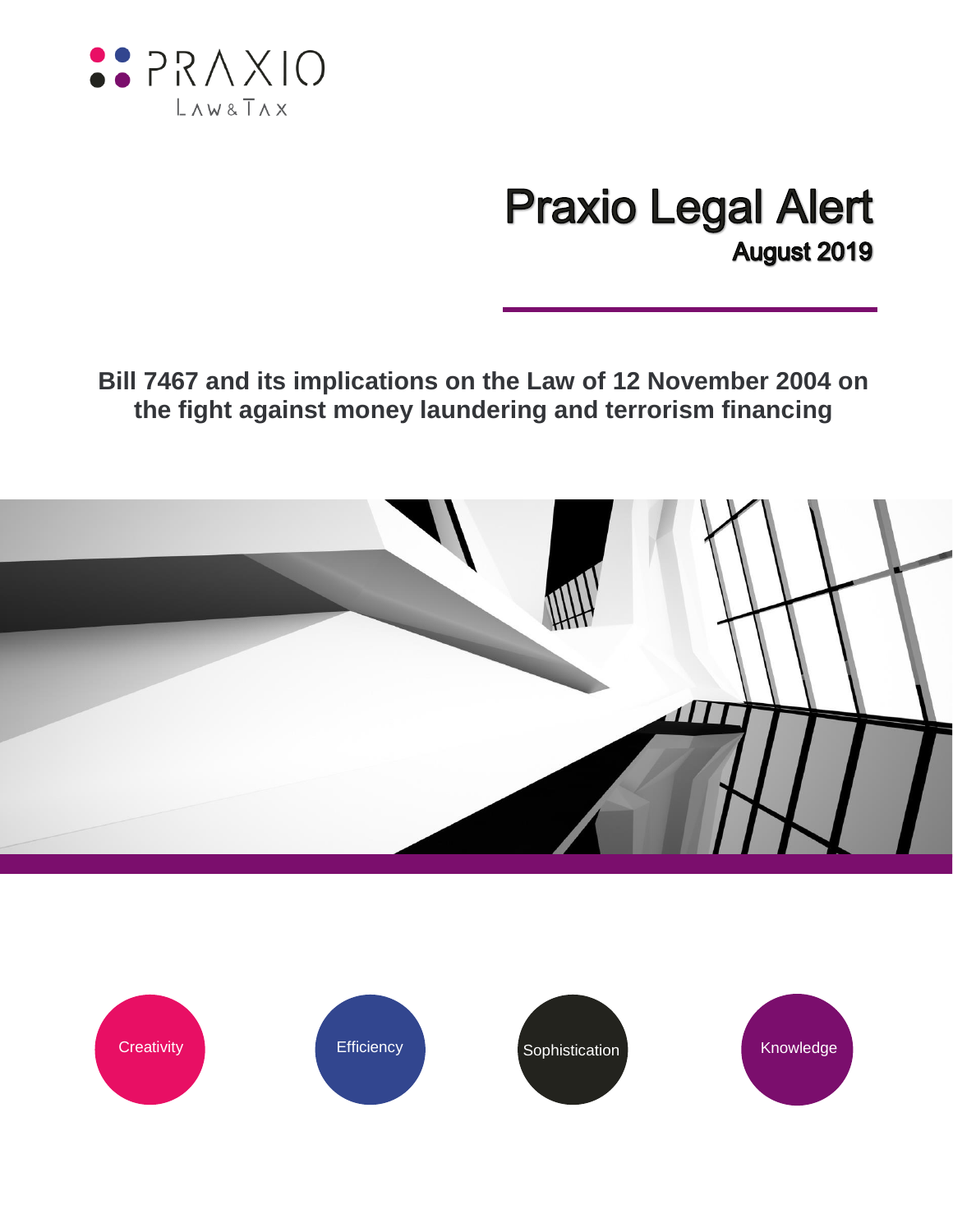A new bill, numbered 7467 has recently been presented to the Luxembourg parliament. This bill aims at reinforcing the national legal framework of the fight against money laundering and terrorism financing by implementing new provisions and adjustements to the Law of 12 November 2014. The proposed legislation implements into domestic law EU Directive 2018/843 of 30 May 2018.

On 8 August 2019, Bill 7467 (the "**Bill**") was presented to the Luxembourg Parliament. The object of this Bill consists of amending Law of 12 November 2004 on the fight against money laundering and terrorism financing (the "**AML Law**") in line with the provisions of the EU Directive 2018/843 of 30 May 2018 (the "**5 th AML Directive**") (which amends Directive (EU) 2015/849 of 20 May 2015 (the "**4 th AML Directive**") on the prevention of the use of the financial system for the purposes of money laundering or terrorist financing and Directives 2009/138/EC and 2013/36/EU).

The Bill was approved on 26 July 2016 by the Luxembourg Government Council, which announced that the implementation of the 5<sup>th</sup> AML Directive into national legislation was one of the Governement's priorities. According to the press release of the government's meeting, the implementation into domestic law of the 5<sup>th</sup> AML Directive will strengthen the measures already in force to fight against money laudering and terrorist financing.

In addition to the planned adaptations in the AML Law, other national laws relating to the organisation of regulated professions will be amended by the Bill, such as:

- the Law of 9 December 1976 on the organization of the notarial profession;
- the Law of 4 December 1990 on the organization of the bailiff service;
- $-$  the Law of 10 August 1991 on the profession of lawyers;
- the Law of 10 June 1999 on the organization of the profession of chartered accountants; and
- the Law of 23 July 2016 relating to the audit profession.

The main purpose of the Bill is to strengthen the measures for the combat against money laundering and terrorist financing within the national legal framework based on the precise recommendations of the Financial Action Task Force (FATF). FATF is the inter-governamental body setting the standards and promoting the effective implementation of legal, regulatory and operational measures to combat money laundering, terrorist financing and other related threats to the integrity of the international financial system.

The Bill focuses on several new provisions to be implemented. Firstly, it proposes to extend the scope of the AML Law in order to include service providers engaged in exchange services between virtual currencies as well as custodian wallet providers. Furthermore, it also intends to lower the thresholds to identify the purchasers of prepaid cards in order to limit their use. As such, the changes proposed in the Bill aim to prevent the risks associated to the use of virtual currencies and allow a more efficient monitoring of the use of such currencies.

Secondly, the Bill strengthens and harmonizes the treatment of third countries identified by the European Commission as "high-risk countries". Indeed, the Bill proposes to improve the safeguards for business relationships and transactions to and from high-risk third countries. As such, when dealing with high-risk cases, the Bill requires relevant professionals to apply enhanced due diligence measures to manage and mitigate risks taking into account recommendations expressed by the FATF, especially in cases where such recommendations do not have equivalent provisions in the EU Directives.

This is essential in order to reduce legal uncertainty for professionals which may result from divergent interpretations regarding their obligations in terms of anti-money laundering and financing of terrorism.

Thirdly, the provisions proposed by the Bill also have an impact on the supervisory authorities and self-regulatory bodies whose powers are currently only partly harmonised. Indeed, the Bill introduces further harmonization of the role of these authorities and bodies which fulfil similar tasks required by law and international standards in the fight against money laundering and terrorist financing. Considering the importance of cross-border activities in Luxembourg, this Bill aims at strengthening the capacity of the supervisory authorities to cooperate on an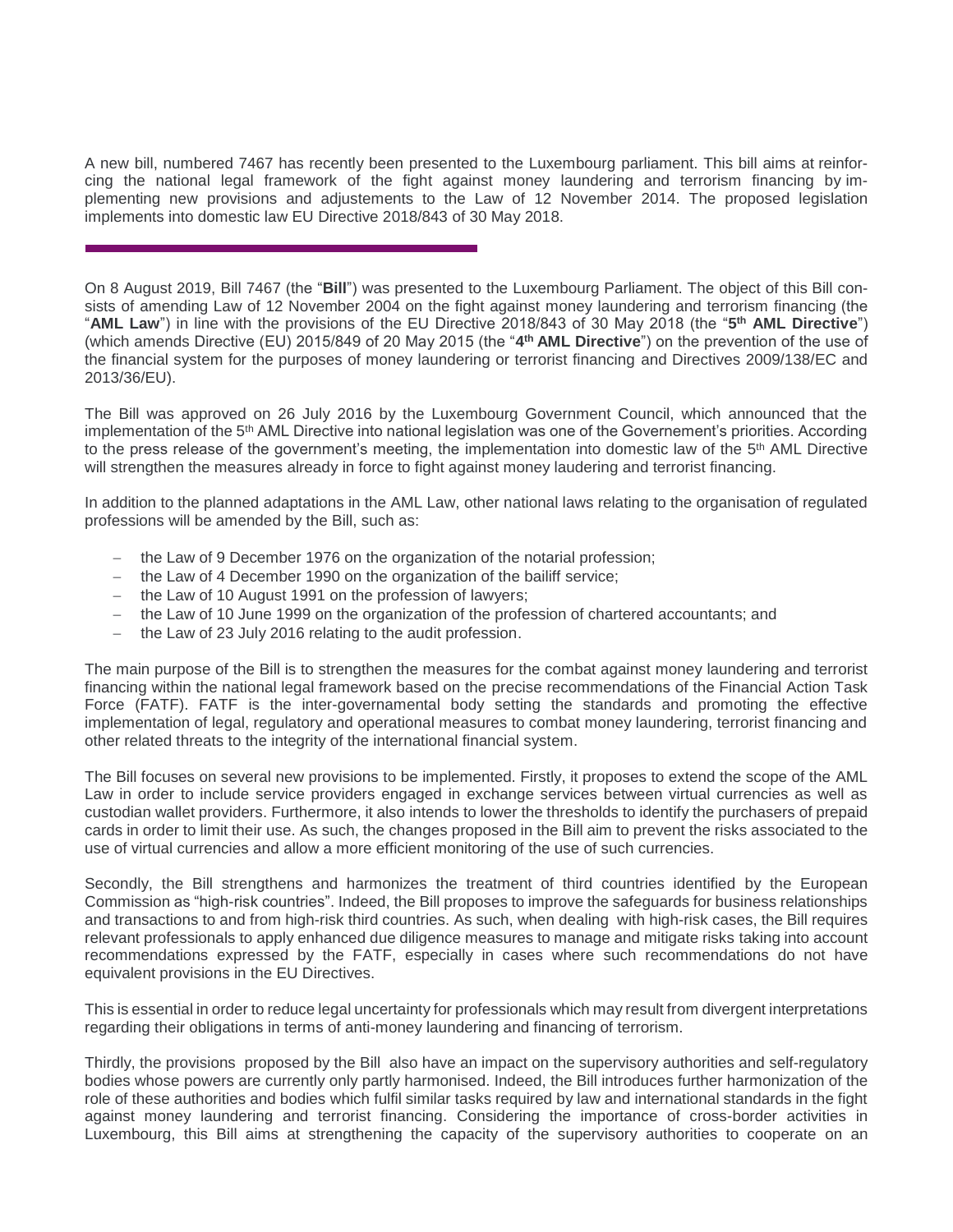international basis with their foreign counterparts by proposing a legal framework in accordance with the principles established by Directive (EU) 2018/843 and the FATF recommendations in this regarddar.

This Bill is part of the continuous evolution of the preventive framework for the fight against money laundering and terrorist financing in the Grand Duchy of Luxembourg.